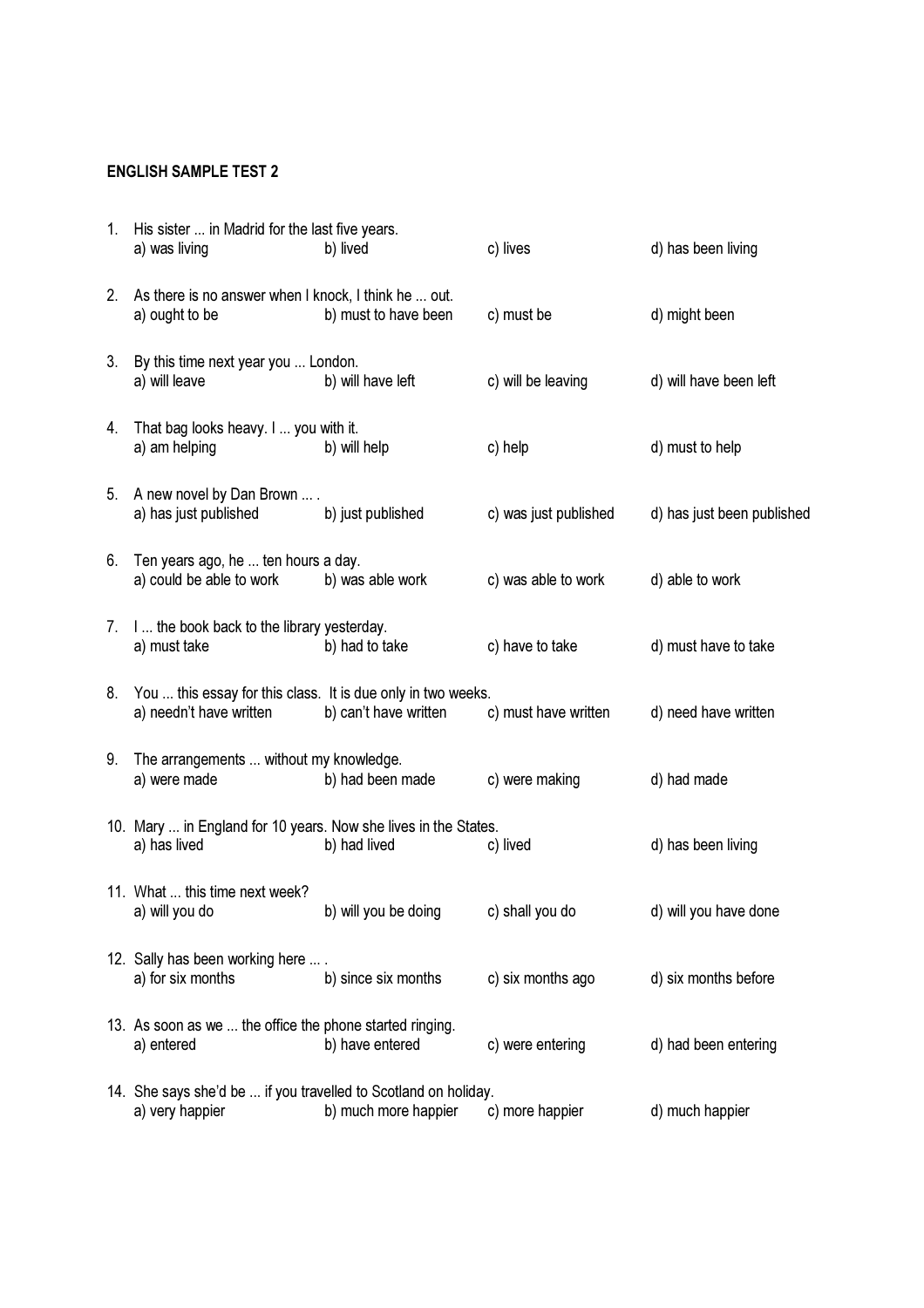|                                                                                                                                                                                                                                 | 15. Julia didn't phone me  she promised.<br>a) in spite of and some spite of                                                                                     | b) although                  | c) even         | d) however           |  |  |  |  |
|---------------------------------------------------------------------------------------------------------------------------------------------------------------------------------------------------------------------------------|------------------------------------------------------------------------------------------------------------------------------------------------------------------|------------------------------|-----------------|----------------------|--|--|--|--|
|                                                                                                                                                                                                                                 | 16. There  hardly any people in the streets when the delegation passed.<br>b) has been<br>c) were<br>a) was                                                      |                              | d) have been    |                      |  |  |  |  |
|                                                                                                                                                                                                                                 | 17. I don't think the lift  yet.<br>a) has repaired<br>repaired                                                                                                  | b) has been repaired         | c) was repaired | d) had been          |  |  |  |  |
|                                                                                                                                                                                                                                 | 18. You  lie down. You look terribly pale.<br>a) would better                                                                                                    | b) had better                | c) would rather | d) had rather        |  |  |  |  |
|                                                                                                                                                                                                                                 | 19. Mum warned me  eat too much of the chocolate cake.<br>a) not                                                                                                 | b) don't                     | c) shouldn't    | d) not to            |  |  |  |  |
|                                                                                                                                                                                                                                 | 20. Mr Jefferson is  person to talk to.<br>a) a such interesting b) such an interesting c) a so interesting                                                      |                              |                 | d) so an interesting |  |  |  |  |
| 21. An osteosclerotic bone is dense and brittle, which means that it is ______.<br>a) compacted and breaks easily b) soft, fragile c) porotic, fragile<br>d) easily deformed and fragile                                        |                                                                                                                                                                  |                              |                 |                      |  |  |  |  |
|                                                                                                                                                                                                                                 | 22. '-tropic' is a suffix that means ________.<br>a) rupture                                                                                                     | b) nutrition                 | c) stimulation  | d) herniation        |  |  |  |  |
|                                                                                                                                                                                                                                 | 23. A lack of vitamin A leads to eye dryness which is referred to as ________ in medicine.<br>b) keratitis<br>a) keratosis<br>c) xerophthalmia d) conjunctivitis |                              |                 |                      |  |  |  |  |
|                                                                                                                                                                                                                                 | 24. Tumors of the adrenal cortex results in virile characteristics in patients. The word 'virile' means the same<br>$\mathsf{as}$ ___________.                   |                              |                 |                      |  |  |  |  |
|                                                                                                                                                                                                                                 | a) frail                                                                                                                                                         | b) deteriorating c) dramatic |                 | d) manly             |  |  |  |  |
|                                                                                                                                                                                                                                 | 25. When a liquid can easily change into a gas, it is ________.<br>a) violent                                                                                    | b) versatile                 | c) sublime      | d) volatile          |  |  |  |  |
| 26. When unwanted content is emptied through a tube or a hole, such as urine from the urethra, it is referred to as                                                                                                             |                                                                                                                                                                  |                              |                 |                      |  |  |  |  |
|                                                                                                                                                                                                                                 | a) voiding                                                                                                                                                       | b) producing                 | c) secreting    | d) incontinence      |  |  |  |  |
| 27. Which describes best the act or sound of coughing?<br>a) to breathe quickly, taking short breaths<br>b) sudden noisy expulsion of air from the lungs<br>c) a whistling sound while breathing<br>d) aspired air is blown out |                                                                                                                                                                  |                              |                 |                      |  |  |  |  |